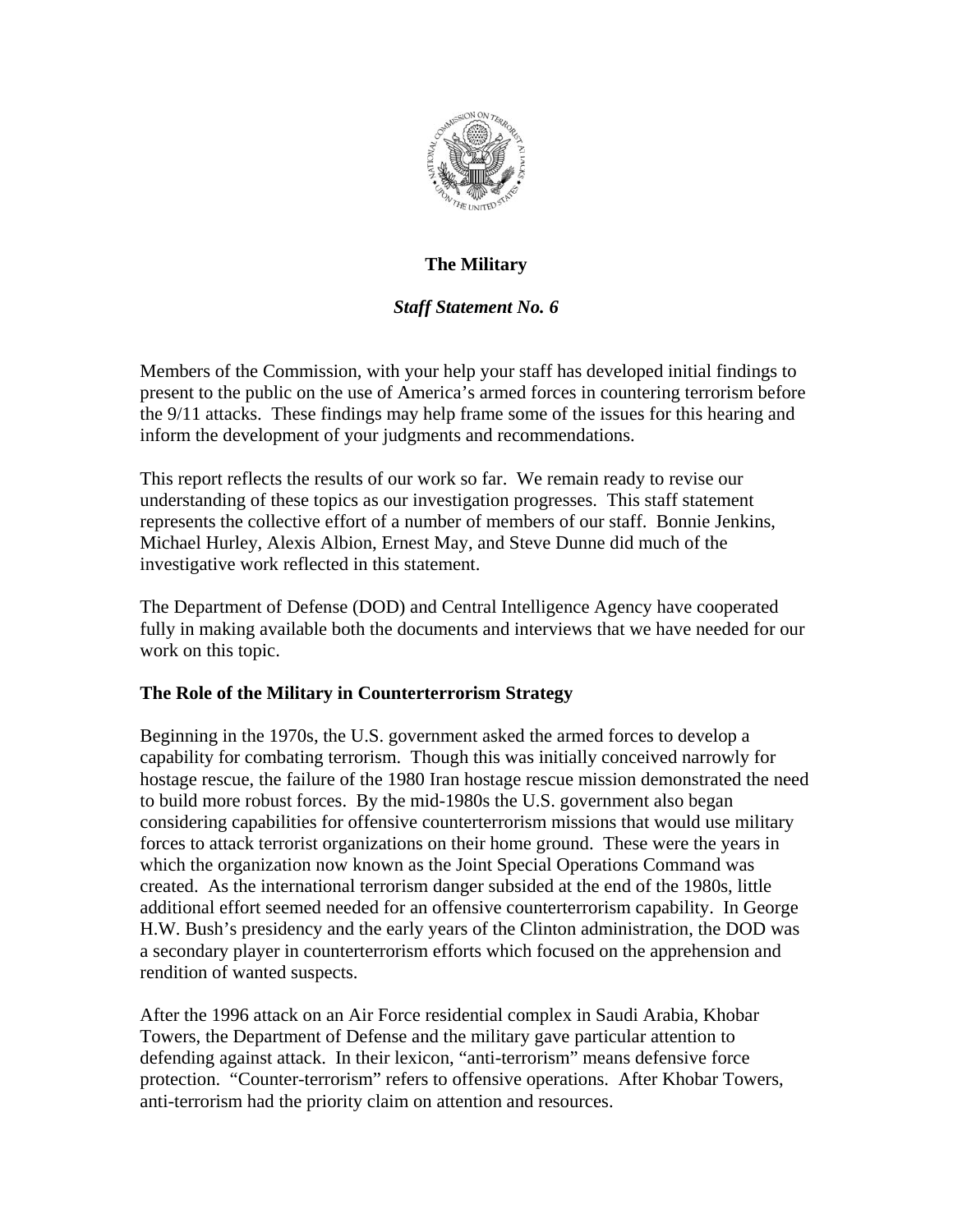Under the directive on counterterrorism policy issued by President Clinton in May 1998, Presidential Decision Directive 62, there were ten program areas. The only one that highlighted a DOD role was the tenth, on the protection of Americans overseas. The directive stated that the Defense Department, through the unified regional commanders, was responsible for the protection of U.S. forces stationed abroad. The Joint Chiefs of Staff also established a special office dedicated to what DOD officials describe as a decades-old, high-priority mission to protect U.S. troops from unconventional attack.

At home, the military's role was specialized support to state and local authorities for dealing with the consequences of terrorist attack, and security support for special events, such as the Olympics. Defense Secretary William Cohen and his deputy, John Hamre, gave significant attention to the danger of an attack with unconventional weapons and took some initial, innovative steps to develop a domestic military capability to assist civil authorities in the event of such an attack.

Abroad, the role of the military was to provide support for law enforcement, such as military transport for terrorist renditions, or support for other agencies as they responded to a terrorist attack. The undersecretary of defense for policy at the time, Walter Slocombe, told us that it would have been extraordinary to assign the military a leading role in counterterrorism efforts abroad since military force was not the primary counterterrorism instrument.

# **Operation Infinite Reach**

After the U.S. embassies in Nairobi and Dar es Salaam were attacked on August 7, 1998, President Clinton directed his advisers to consider military options. The difficult relationship between evidence and action, mentioned earlier today, was soon clarified with extraordinary intelligence that fixed responsibility quickly and authoritatively on Usama Bin Ladin personally, as well as his organization.

Focused by intelligence suggesting that terrorist leaders, including Bin Ladin, would be meeting at a terrorist camp in Afghanistan, President Clinton organized a tightly compartmented planning effort to prepare a set of strikes, code-named "Operation Infinite Reach." He and his advisers agreed on a set of targets in Afghanistan. His advisers recommended that the U.S. government should strike whether or not there was firm evidence that the terrorist commanders were at these facilities. Secretary Cohen told us it was also important to send a signal that the United States was coming and was not going to tolerate terrorist activity against America.

More difficult was the question of whether to strike other al Qaeda targets in Sudan. Two possible targets were identified in Sudan, including a pharmaceutical plant at which, the President was told by his aides, they believed VX nerve gas was manufactured with Usama Bin Ladin's financial support. Indeed, even before the embassy bombings, NSC counterterrorism staff had been warning about this plant. Yet on August 11, the NSC staff's senior director for intelligence advised National Security Adviser Berger that the "bottom line" was that "we will need much better intelligence on this facility before we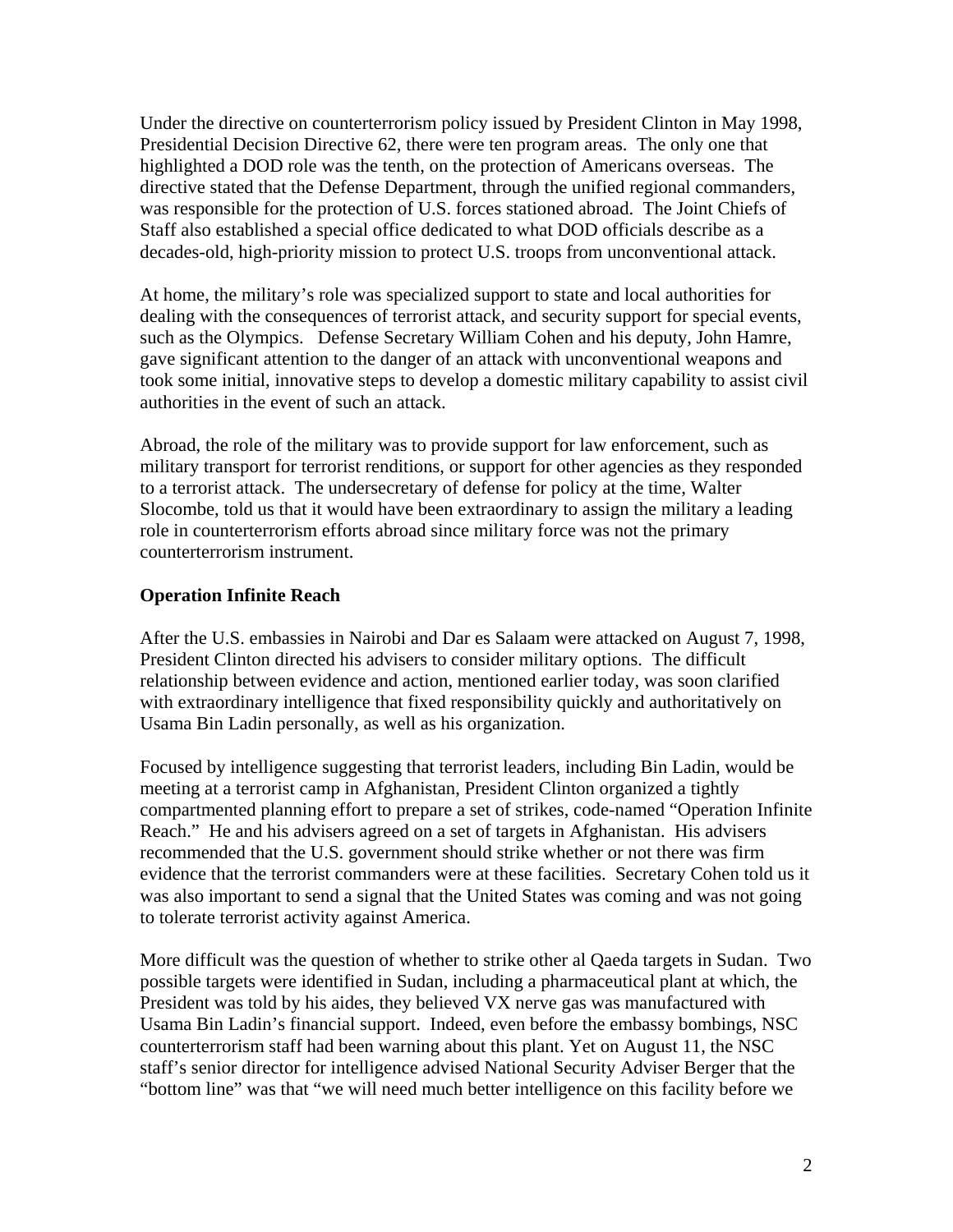seriously consider any options." By the early morning hours of August 20, when the President made his decision, his policy advisers concluded that enough evidence had been gathered to justify the strike. The President approved their recommendation on that target, while choosing not to proceed with the strike on the other target in Sudan—a business believed to be owned by Bin Ladin. DCI Tenet and National Security Adviser Berger told us that, based on what they know today, they still believe they made the right recommendation and that the President made the right decision. We have encountered no dissenters among his top advisers.

This strike was launched on August 20. The missiles hit their intended targets, but neither Bin Ladin nor any other terrorist leaders were killed. The decision to destroy the plant in Sudan became controversial. Some at the time argued that the decisions were influenced by domestic political considerations, given the controversies raging at that time. The staff has found no evidence that domestic political considerations entered into the discussion or the decision-making process. All evidence we have found points to national security considerations as the sole basis for President Clinton's decision.

The impact of the criticism lingered, however, as policymakers looked at proposals for new strikes. The controversy over the Sudan attack, in particular, shadowed future discussions about the quality of intelligence that would be needed about other targets.

### **Operation Infinite Resolve and Plan Delenda**

Senior officials agree that a principal objective of Operation Infinite Reach was to kill Usama Bin Ladin, and that this objective obviously had not been attained. The initial strikes went beyond targeting Bin Ladin to damage other camps thought to be supporting his organization. These strikes were not envisioned as the end of the story. On August 20, the chairman of the Joint Chiefs of Staff (JCS), General Hugh Shelton, issued a planning order for the preparation of follow-on strikes. This plan was later code-named Operation Infinite Resolve. The day after the strikes the President and his principal advisers apparently began considering follow-on military planning. A few days later the NSC staff's national coordinator for counterterrorism, Richard Clarke, informed other senior officials that President Clinton was inclined to launch further strikes sooner rather than later.

On August 27 Undersecretary Slocombe advised Secretary Cohen that the available targets were not promising. There was, he said, also an issue of strategy, the need to think of the effort as a long-term campaign. The experience of last week, he wrote, "has only confirmed the importance of defining a clearly articulated rationale for military action" that was effective as well as justified.

Active consideration of follow-on strikes continued into September. In this context Clarke prepared a paper for a political-military plan he called "Delenda," from the Latin "to destroy." Its military component envisioned an ongoing campaign of regular, small strikes, occurring from time to time whenever target information was ripe, in order to underscore the message of a concerted, systematic, and determined effort to dismantle the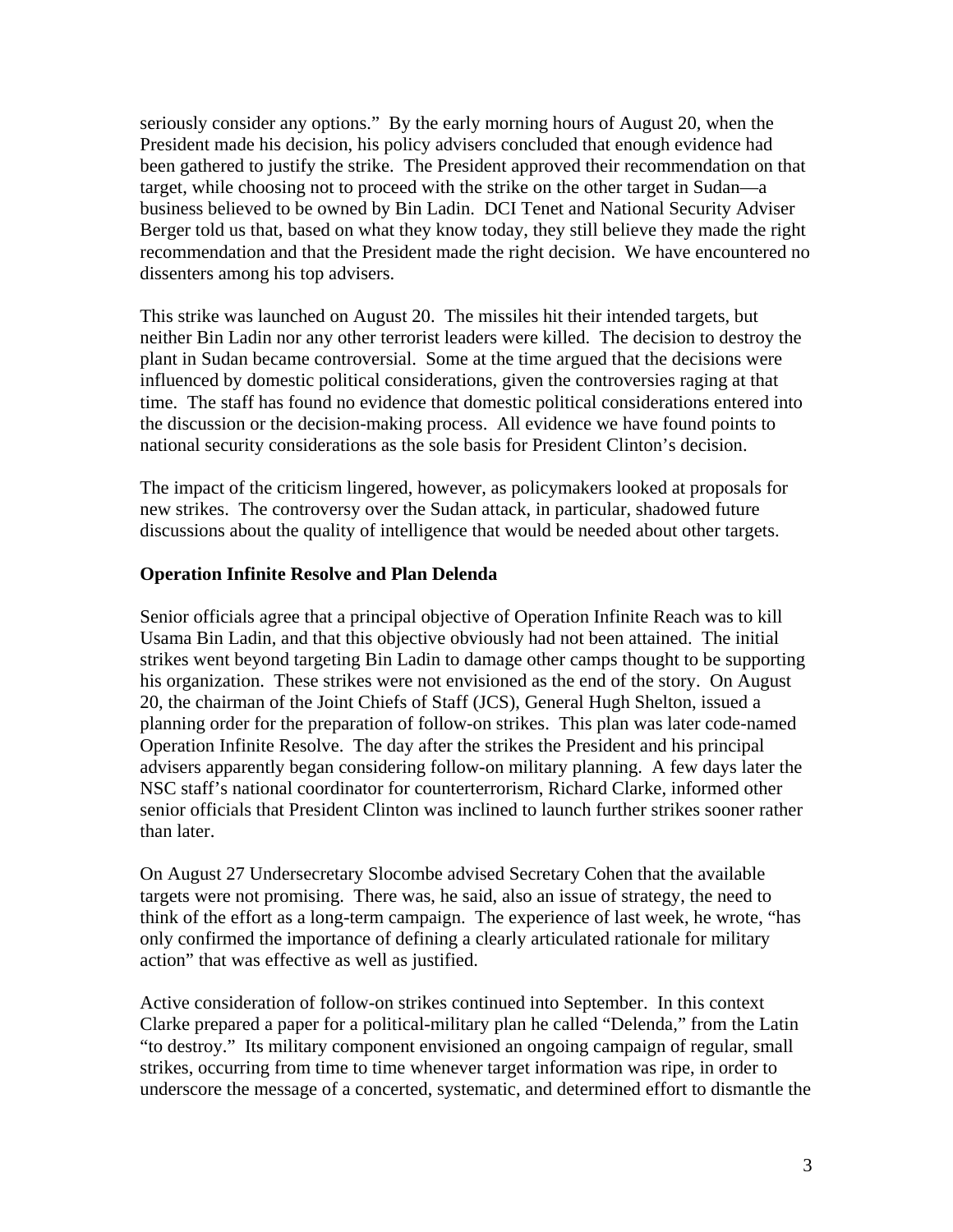infrastructure of the Bin Ladin terrorist network. Clarke recognized that individual targets might not have much value. But, he wrote to Berger, we will never again be able to target a leadership conference of terrorists, and that should not be the standard.

Principals repeatedly considered Clarke's proposed strategy, but none of them agreed with it. Secretary Cohen told us that the camps were primitive, easily constructed facilities with "rope ladders." The question was whether it was worth using very expensive missiles to take out what General Shelton called "jungle gym" training camps. That would not have been seen as very effective. National Security Adviser Berger and others told us that more strikes, if they failed to kill Bin Ladin, could actually be counterproductive—increasing Bin Ladin's stature.

These issues need to be viewed, they said, in a wider context. The United States launched air attacks against Iraq at the end of 1998 and against Serbia in 1999, all to widespread criticism around the world. About a later proposal for strikes on targets in Afghanistan, Deputy National Security Adviser James Steinberg noted that it offered "little benefit, lots of blowback against [a] bomb-happy U.S."

In September 1998, while the follow-on strikes were still being debated among a small group of top advisers, the counterterrorism officials in the Office of the Secretary of Defense were also considering a strategy. Unaware of Clarke's plan, they developed an elaborate proposal for a "more aggressive counterterrorism posture." The paper urged Defense to "champion a national effort to take up the gauntlet that international terrorists have thrown at our feet." Although the terrorist threat had grown, the authors warned that "we have not fundamentally altered our philosophy or our approach." If there were new "horrific attacks," they wrote that then "we will have no choice nor, unfortunately, will we have a plan." They outlined an eight-part strategy "to be more proactive and aggressive." The Assistant Secretary of Defense for Special Operations and Low Intensity Conflict, Allen Holmes, brought the paper to Undersecretary Slocombe's chief deputy, Jan Lodal. The paper did not go further. Its lead author recalls being told by Holmes that Lodal thought it was too aggressive. Holmes cannot recall what was said, and Lodal cannot remember the episode or the paper at all.

The President and his advisers remained ready to use military action against the terrorist threat. But the urgent interest in launching follow-on strikes had apparently passed by October. The focus shifted to an effort to find strikes that would clearly be effective, to find and target Bin Ladin himself.

### **Military Planning Continues**

Though plans were not executed, the military continued to assess and update target lists regularly in case the military was asked to strike. Plans largely centered on cruise missile and manned aircraft strike options, and were updated and refined continuously through March 2001.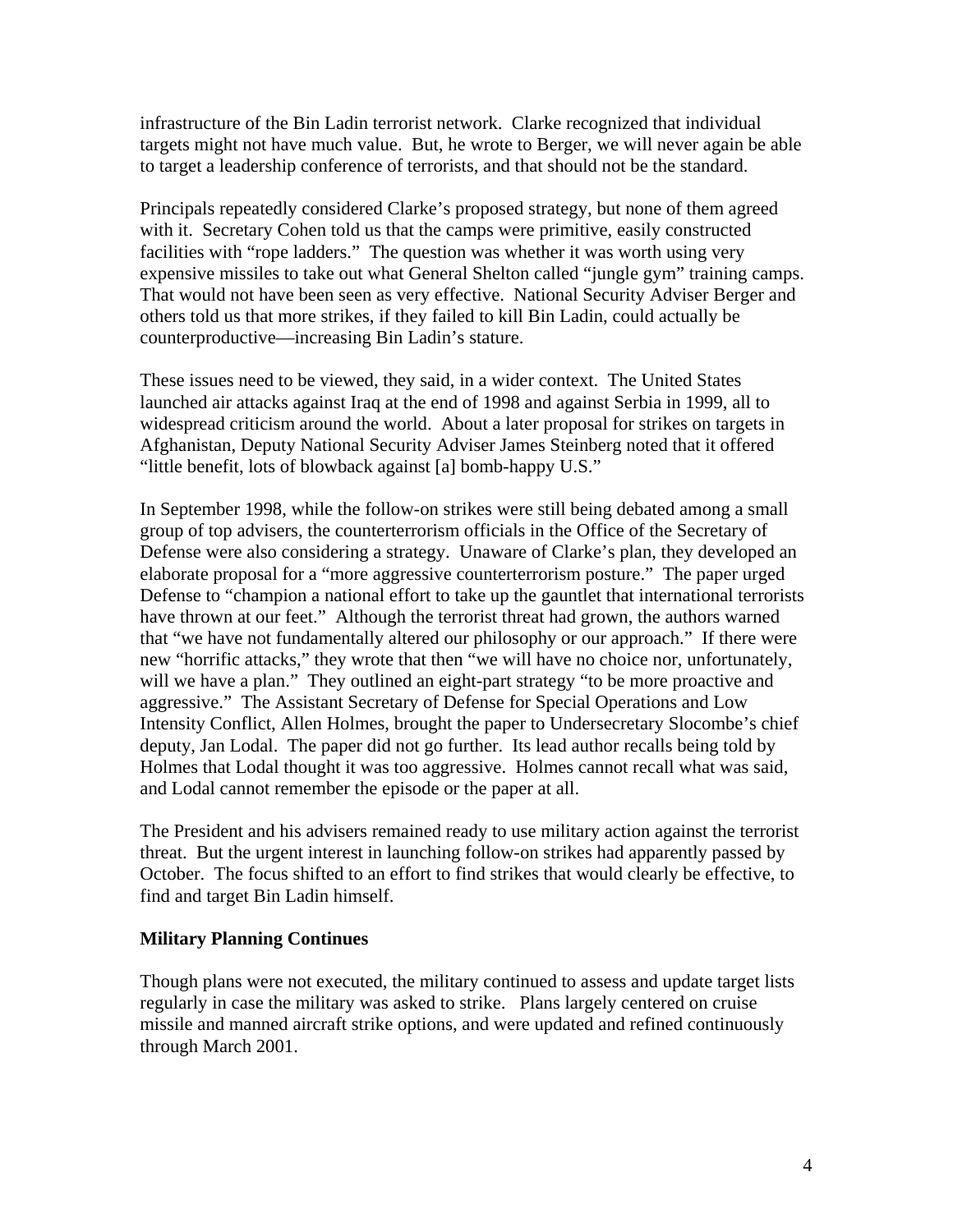Several senior Clinton administration officials, including National Security Adviser Berger and the NSC staff's Clarke, told us that President Clinton was interested in additional military options, including the possible use of ground forces. As part of Operation Infinite Resolve, the military produced them.

In December 1998 General Shelton ordered planning for the use of Special Operations Forces to capture UBL network leaders and transport them away from Kandahar. A second order issued on the following day examined the possible interception of aircraft. Plans refined throughout 1999 added successive options within the Infinite Resolve plan, including the possible use of strike aircraft, as well as Special Operations Forces. The targets included not only terrorist training camps, but also many other targets associated with Bin Laden and the known infrastructure of his organization.

The relationship of the White House and the Pentagon was complex. As Lieutenant General Gregory Newbold, director of operations for the Joint Staff, put it, the military was often frustrated by civilian policymakers whose requests for military options were too simplistic. For their part, White House officials were often frustrated by what they saw as military unwillingness to tackle the counterterrorism problem.

General Shelton told us that he was aware of criticism that the Pentagon was too reluctant to engage the military against al Qaeda and UBL before 9/11. He said that, when he provided military advice to policymakers, he wanted to ensure they understood that military force is not "magic." He remarked that while the U.S. military is a great force, risks associated with using that force must be explained, though such cautions may be frustrating to those eager to conduct a military operation.

General Shelton said that "given sufficient actionable intelligence, the military can do the operation." But he explained that a tactical operation, if it did not go well, could turn out to be an international embarrassment for the United States. Shelton and many other military and civilian DOD officials we interviewed recalled their memories of episodes such as the failed hostage rescue in Iran in 1980, and the "Black Hawk Down" events in Somalia in 1993. General Shelton made clear, however, that upon direction from policymakers the military would proceed with an operation and carry out the order.

Secretary Cohen said the Pentagon was always ready to capture Bin Ladin if it could and to kill him if necessary. Cohen says he told other policymakers, "We can do this. It's high risk, but if you've got the information to tell us where he is, we will be prepared to recommend that we use force."

Another set of concerns came from the commander-in-chief of the U.S. Central Command (CENTCOM), General Anthony Zinni. Before 9/11 any military action in Afghanistan would be carried out by CENTCOM. The Special Operations Command did not have the lead; it provided forces that could be used in a CENTCOM-led operation. The views of the key field commander carried great weight. General Zinni told us he did not believe that some of the options his command was ordered to develop would be effective, particularly missile strikes. Zinni thought a better approach would have been a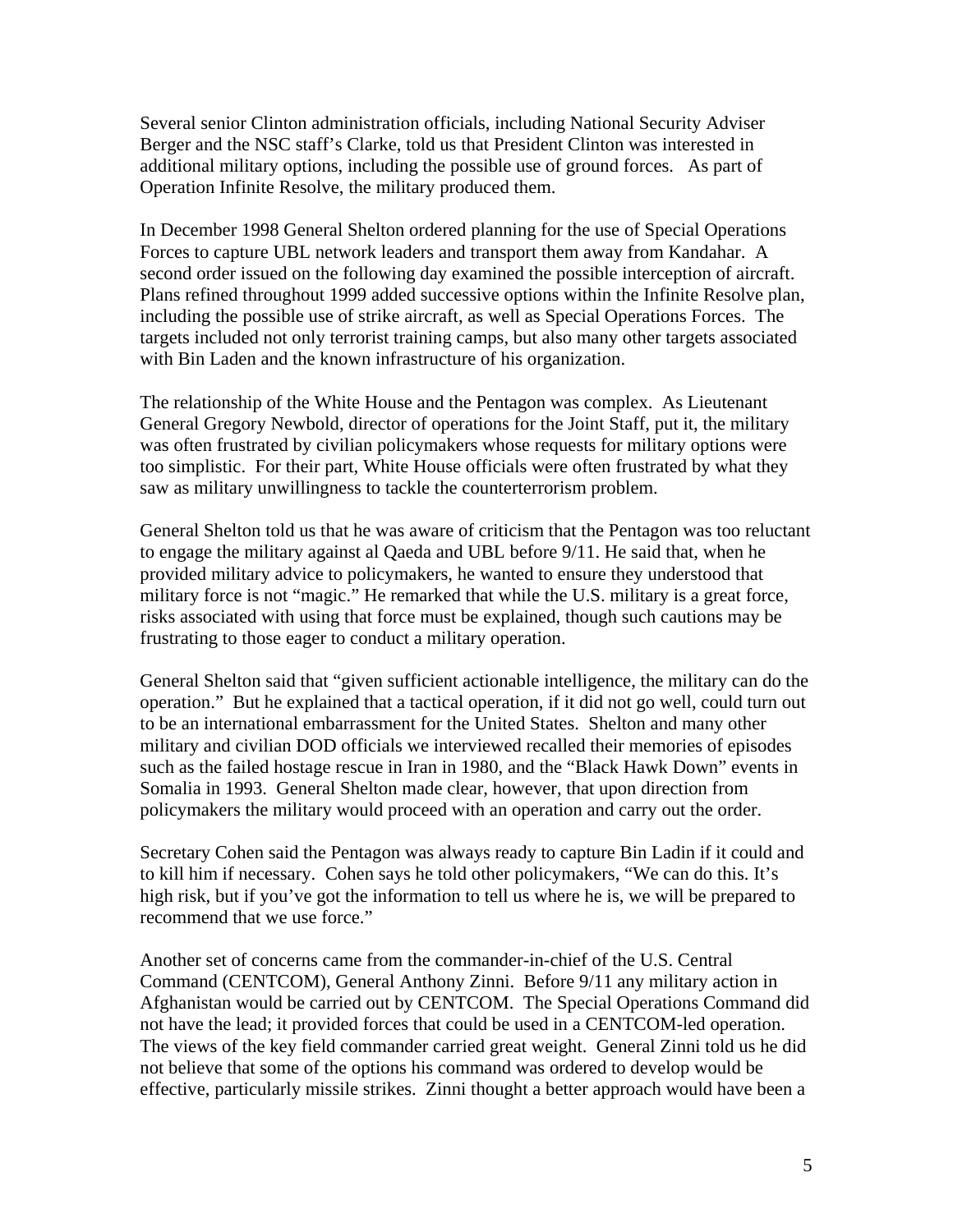broad strategy to build up local counterterrorism capabilities in neighboring countries, using military assistance to help countries like Uzbekistan. This strategy, he told us, was impeded by a lack of funds and limited interest in countries, like Uzbekistan, that had dictatorial governments.

As for the strike options, Zinni thought they would have little military effect and might threaten regional stability. Zinni told us that he advised the JCS chairman, General Shelton, about his reservations. Planning updates were generally not briefed to the policymakers. When they were briefed, the military carefully laid out the pros and cons of each option.

Military officers explained to us that sending Special Operations Forces into Afghanistan would have been complicated and risky. Such efforts would have required bases in the region; however, the basing options in the region were unappealing. Pro-Taliban elements of Pakistan's military might warn Bin Ladin or his associates of pending operations. The U.S. government had information that the former Pakistan Interservices Intelligence Directorate (ISID) head Hamid Gul, as a private citizen, contacted Taliban leaders in July 1999 and advised them that the United States was not planning to attack Afghanistan. He assured them that, as he had "last time," he would provide three or four hours of warning should there be another missile launch.

With nearby basing options limited, an alternative was to fly from ships in the Arabian Sea or from land bases in the Persian Gulf, as was later done after 9/11. Such operations would then have to be supported from long distances, overflying the airspace of nations that might not be supportive or aware of the U.S. efforts.

Finally, military leaders again raised the problem of "actionable intelligence," warning that they did not have information about where Bin Ladin would be by the time forces would be able to strike him. If they were in the region for a long period, perhaps clandestinely, the military might attempt to gather intelligence and wait for an opportunity. One special operations commander said his view of actionable intelligence was that if "you give us the action, we'll give you the intelligence." But this course would be risky, both in light of the difficulties already mentioned and the danger that U.S. operations might fail disastrously—as in the 1980 Iran rescue failure.

### **Cruise Missiles as the Default Option**

Cruise missiles became the "default option" because it was the only option left on the table after the rejection of others. The Tomahawk's long range, lethality, and extreme accuracy made it the missile of choice. However, as a means to attack al Qaeda and UBL-linked targets pre-9/11, cruise missiles were problematic.

Tomahawk cruise missiles had to be launched after the vessels carrying them moved into position. Once these vessels were in position, there was still an interval as decisionmakers authorized the strike, the missiles were prepared for firing, and they flew to their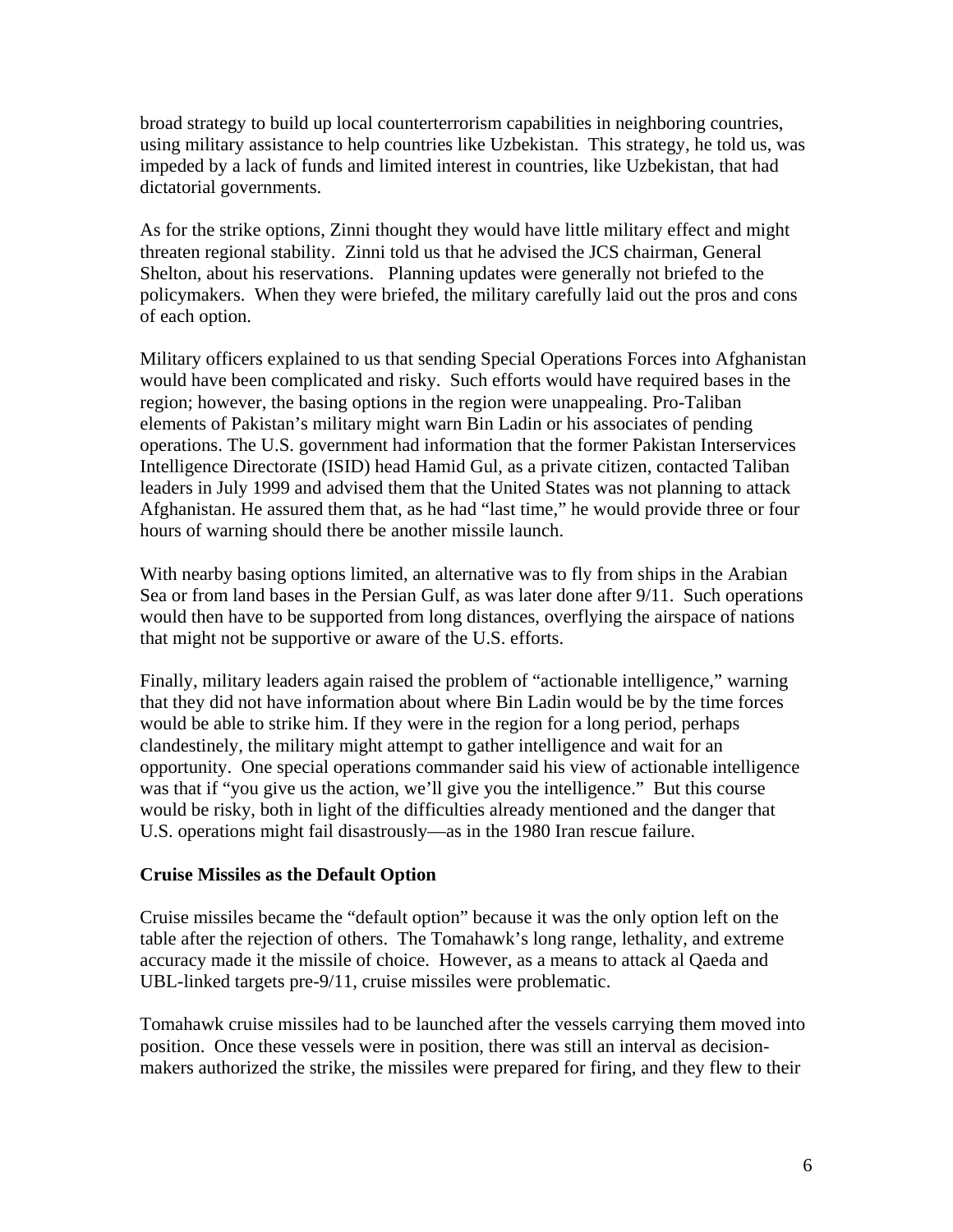targets. Officials worried that Bin Laden might move during these hours from the place of his last sighting, even if that information had been current.

Moreover, General Zinni told Commission staff that he had been deeply concerned that cruise missile strikes inside Afghanistan would kill numerous civilians. Zinni pointed out that most of the places where Bin Ladin was likely to be found were populated areas, and a percentage of the missiles would also simply go awry. Zinni estimated that a cruise missile strike might kill up to 2,000 innocent Afghans. In discussing the potential repercussions of missile strikes in his region of military responsibility, he warned, "It was easy to take the shot from Washington and walk away from it. We had to live there."

# **No Actionable Intelligence**

The paramount limitation cited by senior officials on every proposed use of military force was the lack of "actionable intelligence." By this, they meant precise intelligence on where Bin Ladin would be, and how long he would be there.

National Security Adviser Berger said that there was never a circumstance where the policymakers thought they had good intelligence but declined to launch a missile at UBLlinked targets for fear of possible collateral damage. He told us the deciding factor was whether there was actionable intelligence. If the shot missed Bin Ladin, the United States would look weak, and Bin Ladin would look strong.

There were frequent reports about Bin Ladin's whereabouts and activities. The daily reports regularly described where he was, what he was doing, and where he might be going. But usually, by the time these descriptions were landing on the desks of DCI Tenet or National Security Adviser Berger, Bin Ladin had already moved. Nevertheless, on occasion, intelligence was deemed credible enough to warrant planning for possible strikes to kill Usama Bin Ladin.

# *Kandahar, December 1998*

The first instance was in December 1998, in Kandahar. There was intelligence that Bin Ladin was staying at a particular location. Strikes were readied against this and plausible alternative locations. The principal advisers to the President agreed not to recommend a strike. Returning from one of their meetings, DCI Tenet told staff that the military, supported by everyone else in the room, had not wanted to launch a strike because no one had seen Bin Ladin in a couple of hours. DCI Tenet told us that there were concerns about the veracity of the source and about the risk of collateral damage to a nearby mosque. A few weeks later, Clarke described the calculus as one that had weighed 50 percent confidence in the intelligence against collateral damage estimated at, perhaps, 300 casualties.

After this episode Pentagon planners intensified efforts to find a more precise alternative to cruise missiles, such as using precision strike aircraft. This option would greatly reduce the collateral damage. Not only would it have to operate at long ranges from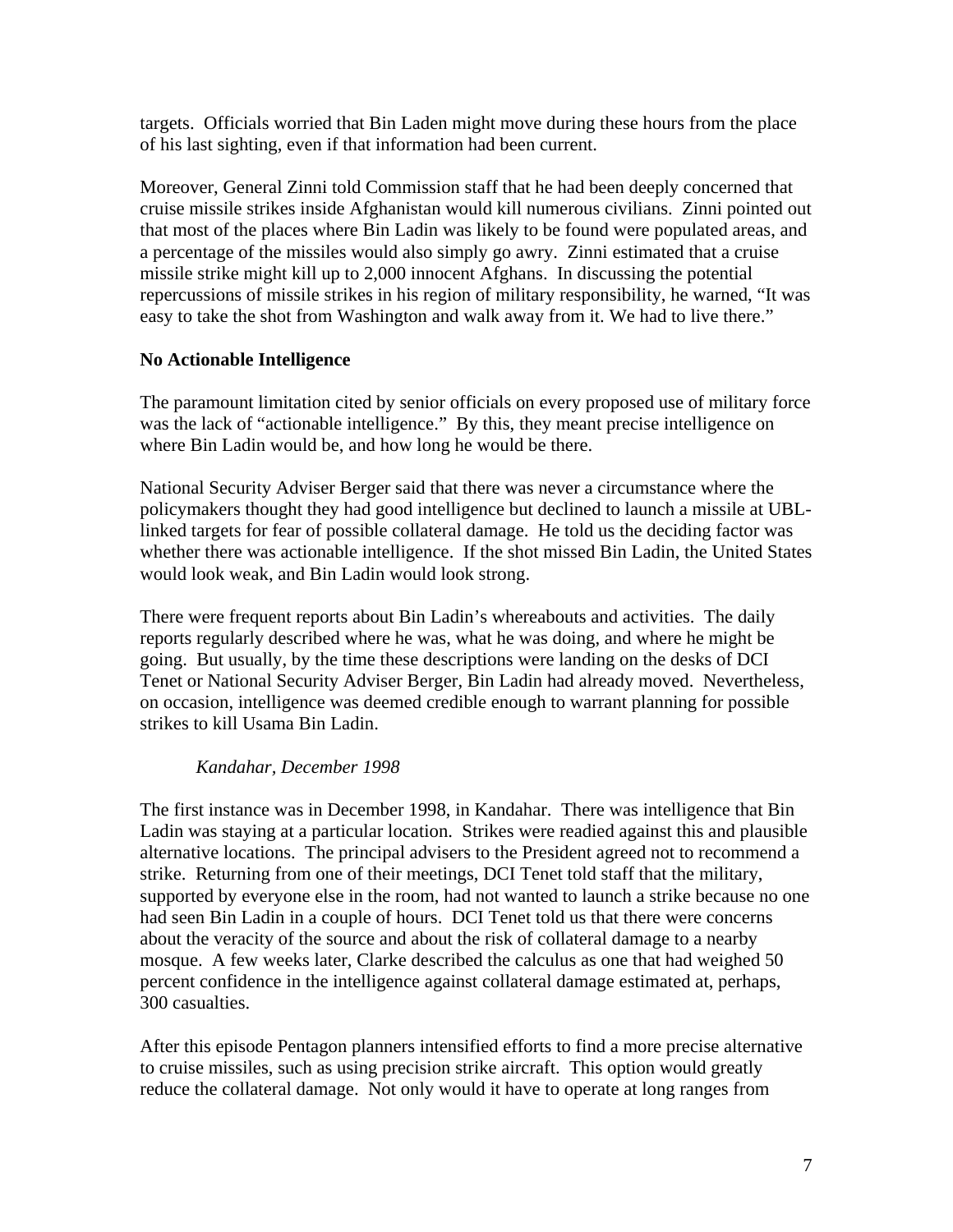home bases and overcome significant logistical obstacles, but the aircraft might be shot down by the Taliban. At the time, Clarke complained that General Zinni was opposed to the forward deployment of these aircraft. General Zinni does not recall blocking such an option. The aircraft apparently were not deployed for this purpose.

#### *The Desert Camp, February 1999*

During the winter of 1998-99, intelligence reported that Bin Ladin frequently visited a camp in the desert adjacent to a larger hunting camp in Helmand province of Afghanistan, used by visitors from a Gulf state. Public sources have stated that these visitors were from the United Arab Emirates. At the beginning of February, Bin Ladin was reportedly located there, and apparently remained for more than a week. This was not in an urban area, so the risk of collateral damage was minimal. Intelligence provided a detailed description of the camps. National technical intelligence confirmed the description of the larger camp and showed the nearby presence of an official aircraft of the UAE. The CIA received reports that Bin Ladin regularly went from his adjacent camp to the larger camp where he visited with Emiratis. The location of this larger camp was confirmed by February 9, but the location of Bin Ladin's quarters could not be pinned down so precisely. Preparations were made for a possible strike at least against the larger camp, perhaps to target Bin Ladin during one of his visits. No strike was launched.

According to CIA officials, policymakers were concerned about the danger that a strike might kill an Emirati prince or other senior officials who might be with Bin Ladin or close by. The lead CIA official in the field felt the intelligence reporting in this case was very reliable; the UBL unit chief at the time agrees. The field official believes today that this was a lost opportunity to kill Bin Ladin before 9/11.

Clarke told us the strike was called off because the intelligence was dubious, and it seemed to him as if the CIA was presenting an option to attack America's best counterterrorism ally in the Gulf. Documentary evidence at the time shows that on February 10 Clarke detailed to Deputy National Security Adviser Donald Kerrick the intelligence placing UBL in the camp, informed him that DOD might be in position to fire the next morning, and added that General Shelton was looking at other options that might be ready the following week.

Clarke had just returned from a visit to the UAE, working on counterterrorism cooperation and following up on a May 1998 UAE agreement to buy F-16 aircraft from the United States. On February 10, Clarke reported that a top UAE official had vehemently denied that high-level UAE officials were in Afghanistan. Evidence subsequently confirmed that high-level UAE officials had been hunting there.

By February 12 Bin Ladin had apparently moved on and the immediate strike plans became moot. In March the entire camp complex was hurriedly disassembled. We are still examining several aspects of this episode.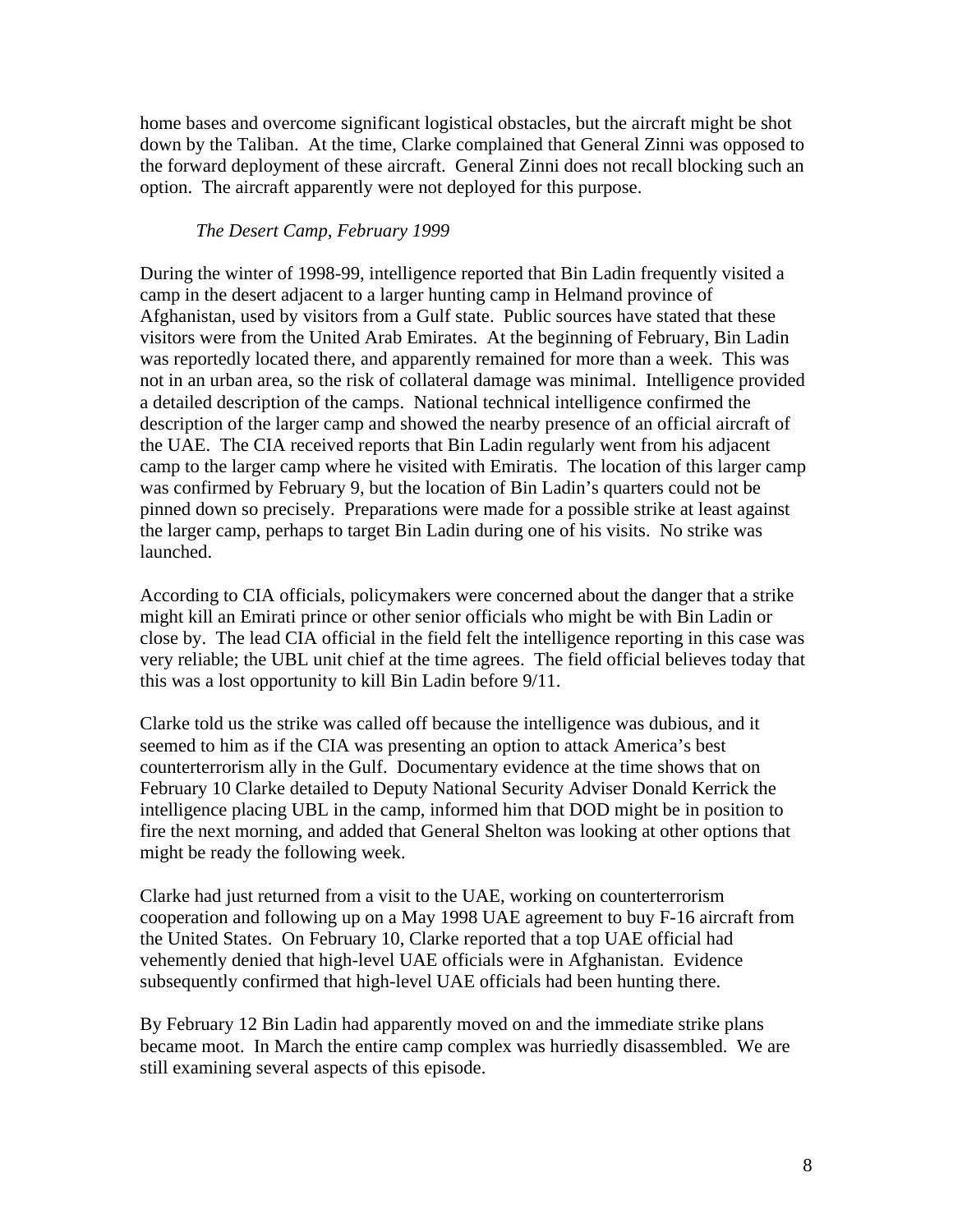### *Kandahar, May 1999*

In this case sources reported on the whereabouts of Bin Ladin over the course of five nights. The reporting was very detailed. At the time CIA working-level officials were told that strikes were not ordered because the military was concerned about the precision of the source's reporting and the risk of collateral damage. Replying to a frustrated colleague in the field, the UBL unit chief wrote that "having a chance to get UBL three times in 36 hours and foregoing the chance each time has made me a bit angry. …the DCI finds himself alone at the table, with the other princip[als] basically saying 'we'll go along with your decision Mr. Director,' and implicitly saying that the Agency will hang alone if the attack doesn't get Bin Ladin." These are working-level perspectives.

According to DCI Tenet the same circumstances prevented a strike in each of the cases described above: the intelligence was based on a single uncorroborated source, and there was a risk of collateral damage. In the first and third cases, the cruise missile option was rejected outright, and in the case of the second, never came to a clear decision point. According to National Security Adviser Berger, the cases were "really DCI Tenet's call." In his view, in none of the cases did policymakers have the reliable intelligence that was needed. In Berger's opinion, this did not reflect risk aversion or a lack of desire to act on DCI Tenet's part. The DCI was just as stoked up as he was, said Berger. Each of these times, Berger told us, "George would call and say, 'We just don't have it.'" There was a fourth episode involving a location in Ghazni, Afghanistan, in July 1999. We are still investigating the circumstances.

There were no occasions after July1999 when cruise missiles were actively readied for a possible strike against Bin Ladin. The challenge of providing actionable intelligence could not be overcome before 9/11.

### **Millennium Plots**

In late 1999, the military engaged in substantial preparations in anticipation of possible terrorist attacks around the Millennium. The Joint Chiefs of Staff developed a plan to react as rapidly as possible to an al Qaeda strike anywhere in the world. The Pentagon was also prepared to provide assistance within the United States to other federal agencies in response to an act or threatened act of terrorism.

In the summer of 2000, the Joint Chiefs of Staff refined its list of strikes and special operations possibilities to a set of thirteen options within the Operation Infinite Resolve plan. Planning by the Joint Chiefs of Staff and CENTCOM also focused primarily on the development of the Predator unmanned aerial vehicle for the purposes of intelligence collection and targeting of Bin Ladin and al Qaeda leaders. That story, involving the CIA and the military, will be treated in detail in tomorrow's staff statement.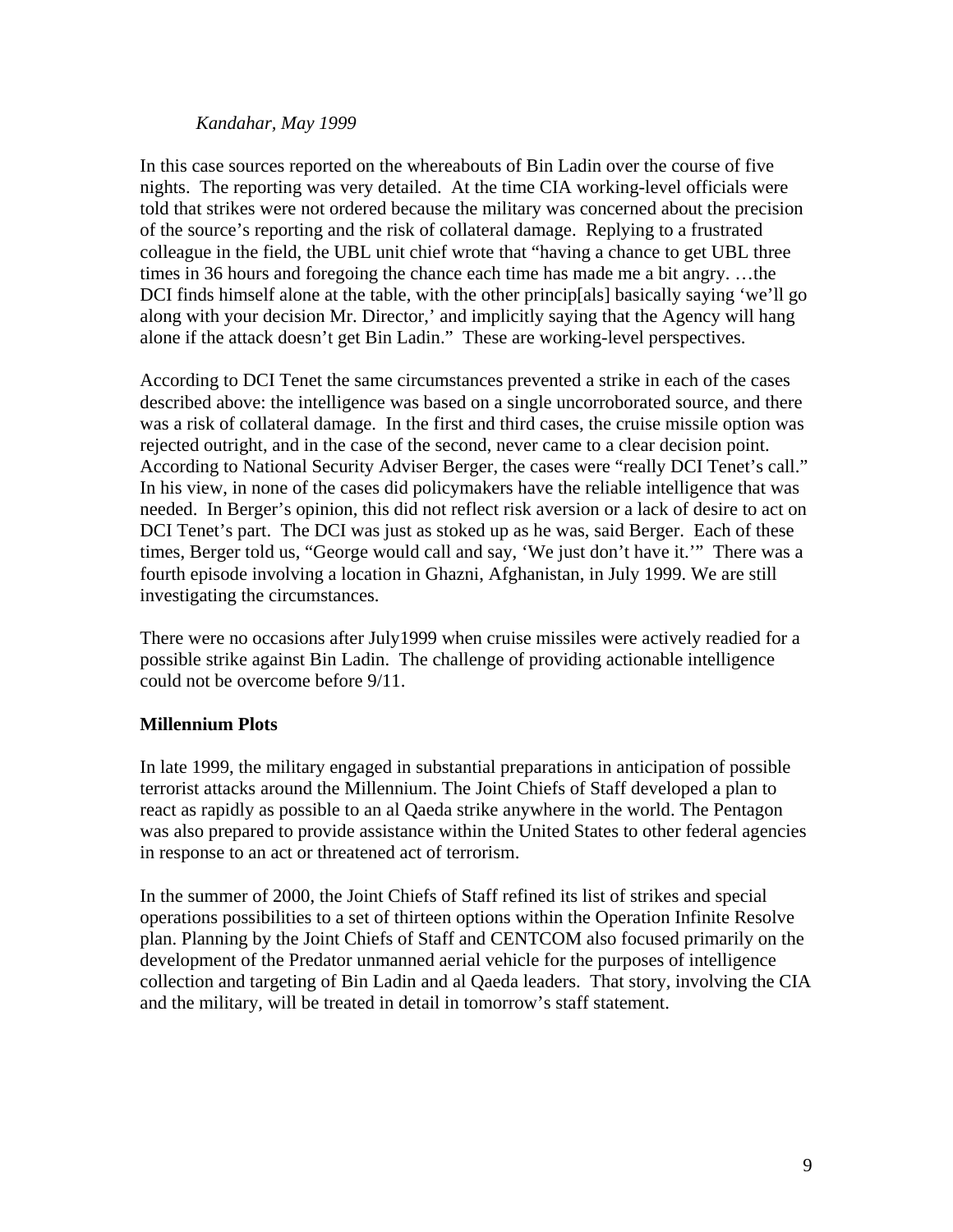### **The Attack on the** *U.S.S. Cole*

On October 12, 2000, suicide bombers in an explosives-laden skiff rammed into a Navy destroyer, the *U.S.S. Cole*, in the port of Aden, Yemen, killing 17 U.S. sailors and almost sinking the vessel. In January 2000, jihadists had also tried to bomb the *U.S.S. The Sullivans* using identical tactics, but the plot failed when the skiff carrying the explosives sank under their weight—something unknown to the U.S. government until after the attack on the *Cole*. The FBI, the CIA, and the Yemeni government all launched investigations to determine who had attacked the *Cole*. DOD's role was primarily the provision of aircraft for the interagency emergency response team kept on standby for such occasions.

After the attack on the *U.S.S. Cole*, National Security Adviser Berger asked General Shelton for military plans to act quickly against Bin Ladin. General Shelton tasked General Tommy Franks, the new commander of CENTCOM, to look again at the options. According to Director for Operations Newbold, Shelton wanted to demonstrate that the military was imaginative and knowledgeable enough to move on an array of options, and to show the complexity of the operations. Shelton briefed Berger on the thirteen options. CENTCOM also developed a "Phased Campaign Concept" for wider-ranging strikes, including against the Taliban, and without a fixed endpoint. The new concept did not include contingency plans for an invasion of Afghanistan. The concept was briefed to Deputy National Security Adviser Kerrick and other officials in December 2000.

Neither the Clinton administration nor the Bush administration launched a military response for the *Cole* attack. Berger and other senior policymakers said that, while most counterterrorism officials quickly pointed the finger at al Qaeda, they never received the sort of definitive judgment from the CIA or the FBI that al Qaeda was responsible that they would need before launching military operations. Documents show that, in late 2000, the President's advisers received a cautious presentation of the evidence showing that individuals linked to al Qaeda had carried out or supported the attack, but that the evidence could not establish that Bin Ladin himself had ordered the attack. DOD prepared plans to strike al Qaeda camps and Taliban targets with cruise missiles in case policymakers decided to respond.

Essentially the same analysis of al Qaeda's responsibility for the attack on the *U.S.S. Cole* was delivered to the highest officials of the new administration five days after it took office. The same day, Clarke advised National Security Adviser Rice that the government "should take advantage of the policy that 'we will respond at a time, place and manner of our own choosing' and not be forced into knee-jerk responses." Deputy National Security Adviser Stephen Hadley told us that "tit-for-tat" military options were so inadequate that they might have emboldened al Qaeda. He said the Bush administration's response to the *Cole* would be a new, more aggressive strategy against al Qaeda.

Pentagon officials, including Vice Admiral Scott Fry and Undersecretary Slocombe, told us they cautioned that the military response options were limited. Bin Ladin continued to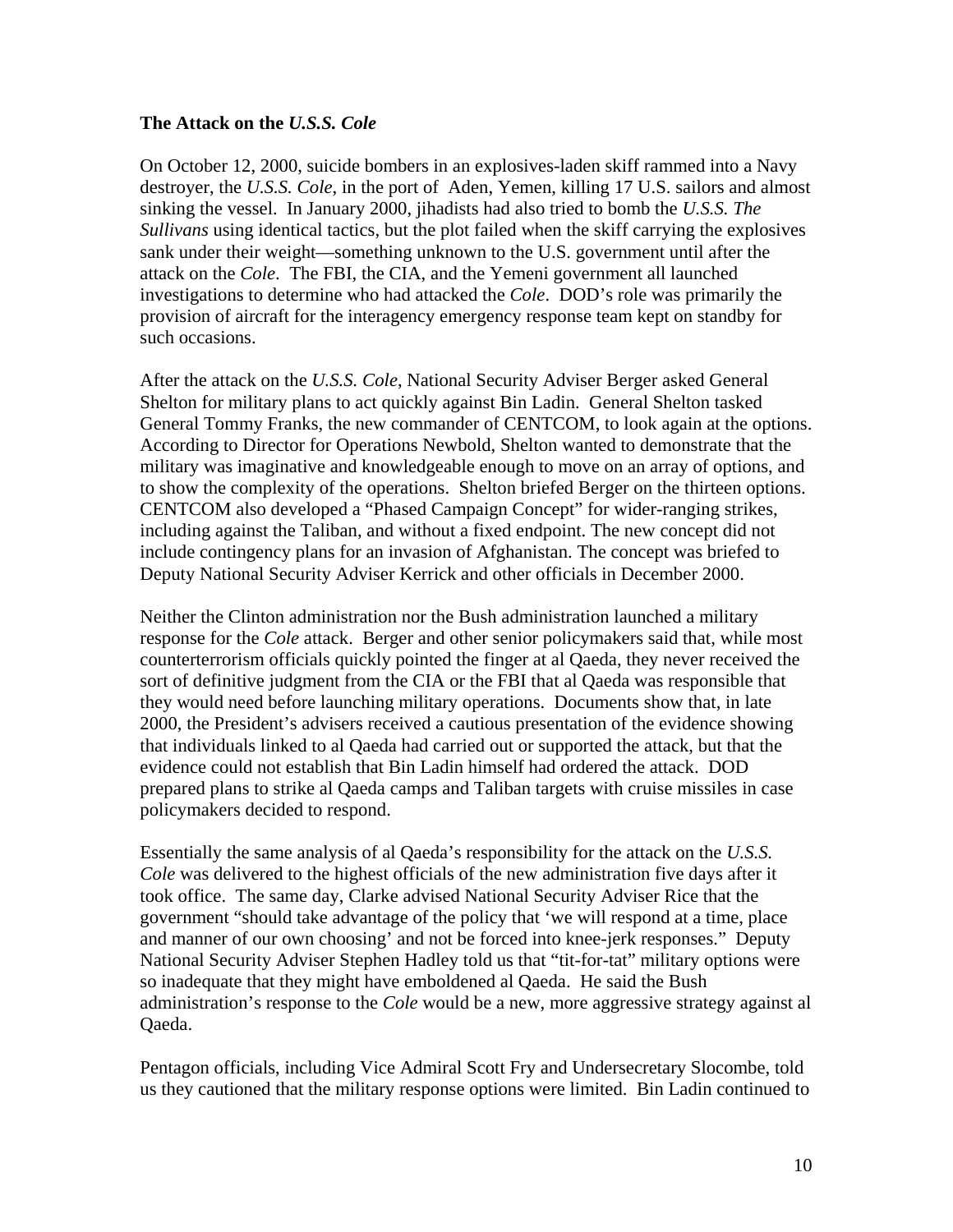be elusive. They were still skeptical that hitting inexpensive and rudimentary training camps with costly missiles would do much good. The new team at the Pentagon did not push for a response for the *Cole,* according to Secretary of Defense Rumsfeld and Paul Wolfowitz, his deputy. Wolfowitz told us that by the time the new administration was in place, the *Cole* incident was "stale." The 1998 cruise missiles strikes showed UBL and al Qaeda that they had nothing to fear from a U.S. response, Wolfowitz said. For his part, Rumsfeld also thought too much time had passed. He worked on the force protection recommendations developed in the aftermath of the *U.S.S. Cole* attack, not response options.

### **The Early Months of the Bush Administration**

The confirmation of the Pentagon's new leadership was a lengthy process. Deputy Secretary of Defense Wolfowitz was not confirmed until March 2001, and Undersecretary of Defense for Policy Douglas Feith did not take office until July 2001. Secretary Cohen said he briefed Secretary-designate Rumsfeld on about 50 items during the transition, including Bin Ladin and programs related to domestic preparedness against terrorist attacks using weapons of mass destruction. Rumsfeld told us he did not recall what was said about Bin Ladin at that briefing. On February 8, General Shelton briefed Secretary Rumsfeld on the Operation Infinite Resolve plan, including the range of options and CENTCOM's new phased campaign plan. These plans were periodically updated during the ensuing months.

Brian Sheridan—the outgoing Assistant Secretary of Defense for Special Operations and Low Intensity Conflict (SOLIC), the key counterterrorism policy office in DOD—never briefed Rumsfeld. Lower-level SOLIC officials in the Office of the Secretary of Defense told us that they thought the new team was focused on other issues and was not especially interested in their counterterrorism agenda. Undersecretary Feith told the Commission that when he arrived at the Pentagon in July 2001, Rumsfeld asked him to focus his attention on working with the Russians on agreements to dissolve the Anti-Ballistic Missile (ABM) Treaty and preparing a new nuclear arms control pact. Traditionally, the primary DOD official responsible for counterterrorism policy had been the assistant secretary of defense for SOLIC. The outgoing assistant secretary left on January 20, 2001, and had not been replaced when the Pentagon was hit on September 11.

Secretary Rumsfeld said that transformation was a focus of the administration. He said he was interested in terrorism, arranging to meet regularly with DCI Tenet. But his time was consumed with getting new officials in place, preparing the Quadrennial Defense Review, the Defense Planning Guidance, and reviewing existing contingency plans. He did not recall any particular counterterrorism issue that engaged his attention before 9/11, other than the development of the Predator unmanned aircraft system for possible use against Bin Ladin. He said that DOD, before 9/11, was not organized or trained adequately to deal with asymmetric threats.

As recounted in the previous staff statement, the Bush administration's NSC staff was drafting a new counterterrorism strategy in the spring and summer of 2001. National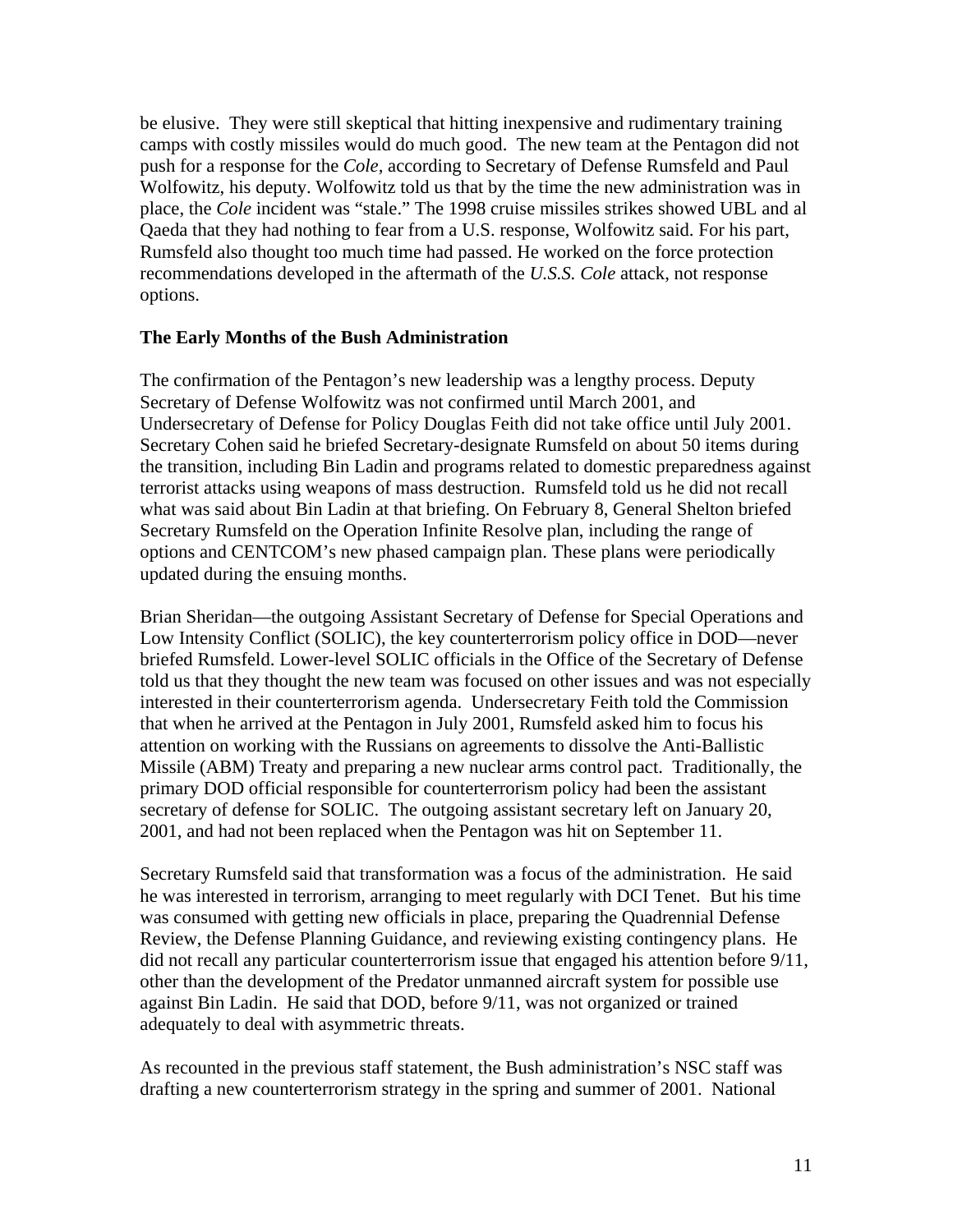Security Adviser Rice and Deputy National Security Adviser Hadley told us that they wanted more muscular options. In June 2001 Hadley circulated a draft presidential directive on policy toward al Qaeda. The draft came to include a section that called for development of a new set of contingency military plans against both al Qaeda and the Taliban regime. Hadley told us that he contacted Deputy Secretary Wolfowitz to advise him that the Pentagon would soon need to start preparing fresh plans in response to this forthcoming presidential direction.

The directive was approved at the Deputies level in July and apparently approved by top officials on September 4 for submission to the President. With this directive still awaiting the president's signature, Secretary Rumsfeld did not order the preparation of any new military plans against either al Qaeda or the Taliban before 9/11. Rumsfeld told us that immediately after 9/11, he did not see a contingency plan he wanted to implement. Deputy National Security Adviser Hadley and Deputy Secretary Wolfowitz also told us the military plans presented to the Bush administration immediately after 9/11 were unsatisfactory.

### **Roads Not Taken**

Officials we interviewed flatly said that neither Congress nor the American public would have supported large-scale military operations in Afghanistan before the shock of  $9/11$  despite repeated attacks and plots, including the embassy bombings, the Millennium plots, concerns about al Qaeda to acquire WMD, the *U.S.S. Cole*, and the summer 2001 threat spike. Deputy Secretary Wolfowitz warned that it would have been impossible to get Congress to support sending 10,000 U.S. troops into Afghanistan to do what the Soviet Union failed to do in the 1980s. Vice Admiral Scott Fry, the former operations director for the JCS, noted that "a two-or-four division plan would require a footprint [troop level] and force that was larger than the political leadership was willing to accept."

Special Operations Forces always saw counterterrorism as part of their mission and trained for counterterrorist operations. "The opportunities were missed because of an unwillingness to take risks and a lack of vision and understanding of the benefits when preparing the battle space ahead of time," said Lieutenant General William Boykin, the current deputy undersecretary of defense for intelligence and a former founding member of Delta Force. Before 9/11, the U.S. Special Operations Command was a "supporting command," not a "supported command." That meant it supported General Zinni and CENTCOM, and did not independently prepare plans itself. General Pete Schoomaker, the chief of staff of the U.S. Army and former Commander of the U.S. Special Operations Command, said that if the Special Operations Command had been a supported command before 9/11, he would have had the al Qaeda mission rather than deferring to CENTCOM's lead. Schoomaker said he spoke to Secretary Cohen and General Shelton about this proposal. It was not adopted.

There were also activists in the most senior levels of the uniformed military, the Joint Chiefs of Staff. Noting the frustration of others in DOD and elsewhere grappling with the al Qaeda problem, General Newbold, the JCS operations director, prepared a